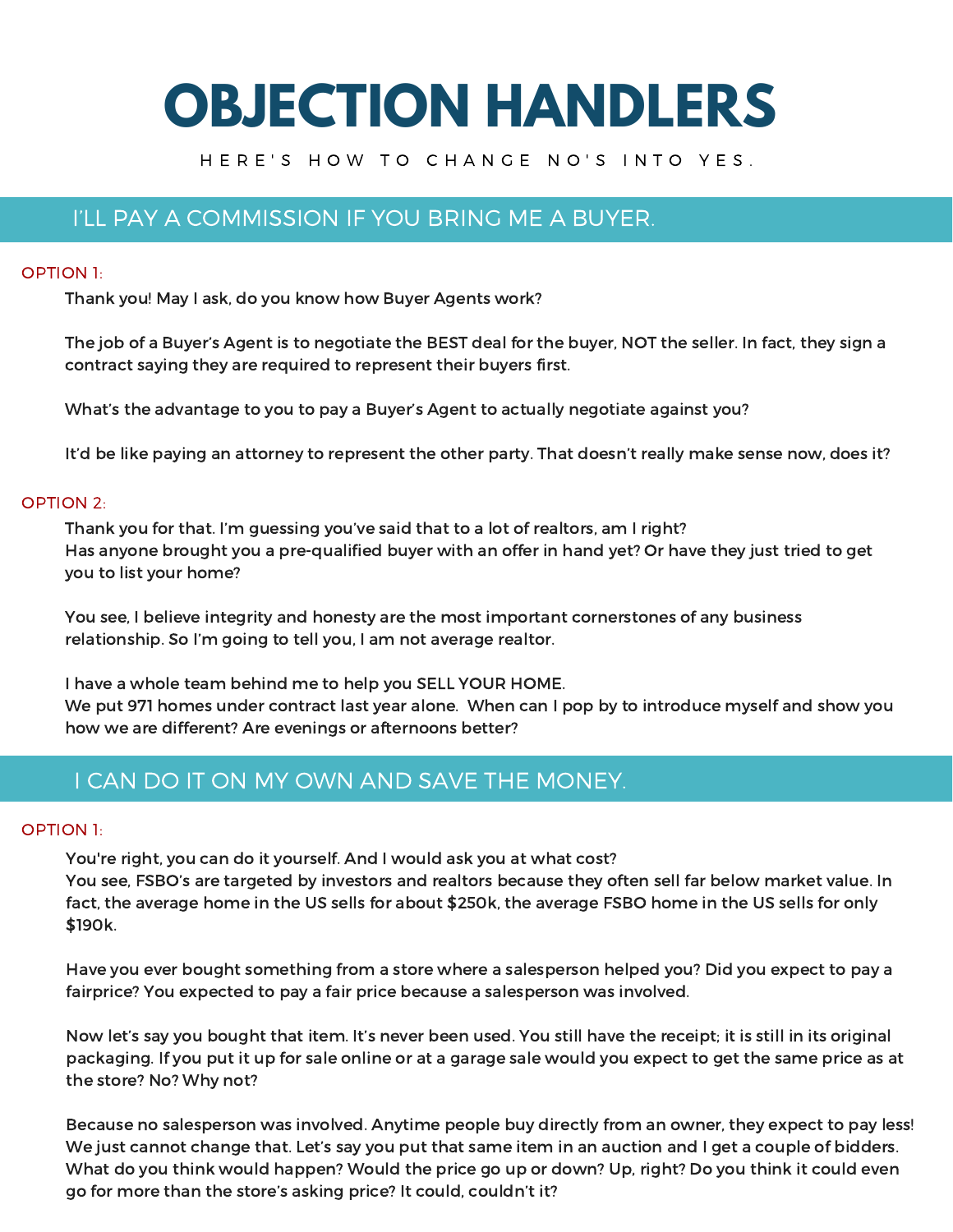How many buyers have viewed the home? Great. And how many offers have you received? Wow. And why have you not accepted one yet? May I tell you about the four types of buyers?

1. "Serious and in a hurry". They may be moving to the area and have three days to find a home. Or maybe they just sold their house and need to get into another or they will lose their contract.

2. "Serious and not in a hurry". They can qualify; they may be a first-time home buyer proceeding cautiously, or they may be looking for that special home. Most first-time home buyers who are proceeding cautiously want someone to hold their hand, right?

3. "Investors". They want to buy everything 10 cents on the dollar. I bet some have called you already; did they ask you how much you would come down? I have had to help many for-sale-by-owners with that.

4. "Looky-Loo's". I really shouldn't call them buyers. They cannot qualify. Agents won't put them in their car, so they go out and prey on open houses and for-sale-by-owners, wasting a lot of their time. When I think about the four types, the first type, serious and in a hurry, do you think they are going to be out with an agent looking at everything they can to find the best house for them, or are they going to be in a rental car trying to find for-sale-by-owners? Secondly, if you are a serious buyer who wants to proceed cautiously and have someone hold your hand, are you going to be out looking on your own, or are you going to be looking with an

Agent? And if you want to buy homes 10 cents on the dollar, are you going to call an agent or are you going to call a for-sale-by-owner. And if you are a Looky-Loo, who cares, right?

# ANOTHER AGENT TOLD ME THEY'D LIST MY HOME FOR 1%.

## OPTION 1:

Ah, I see. That sounds like a pretty great deal. And I must ask you, if that agent is so willing to part with their own income, what makes you think they will do everything in their power to protect yours?

You've heard you get what you pay for before right?

Well, I'd like to show you how we decide our Listing Commission fees. You see we have a Hassle Free Listing agreement that allows you as the seller to pick one of three compensation structures.

When can I pop by to show you how we get homes sold?

## I'M GOING TO STAY WITH THE SAME AGENT.

## OPTION 1:

I understand, and let me ask you a question. IF you stay with the same agent, what are they going to do this time that they didn't do last time? I hope you do not take this the wrong way, as I actually heard it from one of my clients. Albert Einstein said that doing the same thing and expecting different results is the definition of insanity.

## OPTION 2:

That's great, and what I am hearing is you feel obligated to use your last agent since they have invested a lot of time and money in your house, right? Well, Mr. / Mrs. Seller, you don't owe me anything and you don't really owe them anything, though you do owe yourself the very best. It certainly would not hurt to hear what I do to...GET HOUSES SOLD...would it?